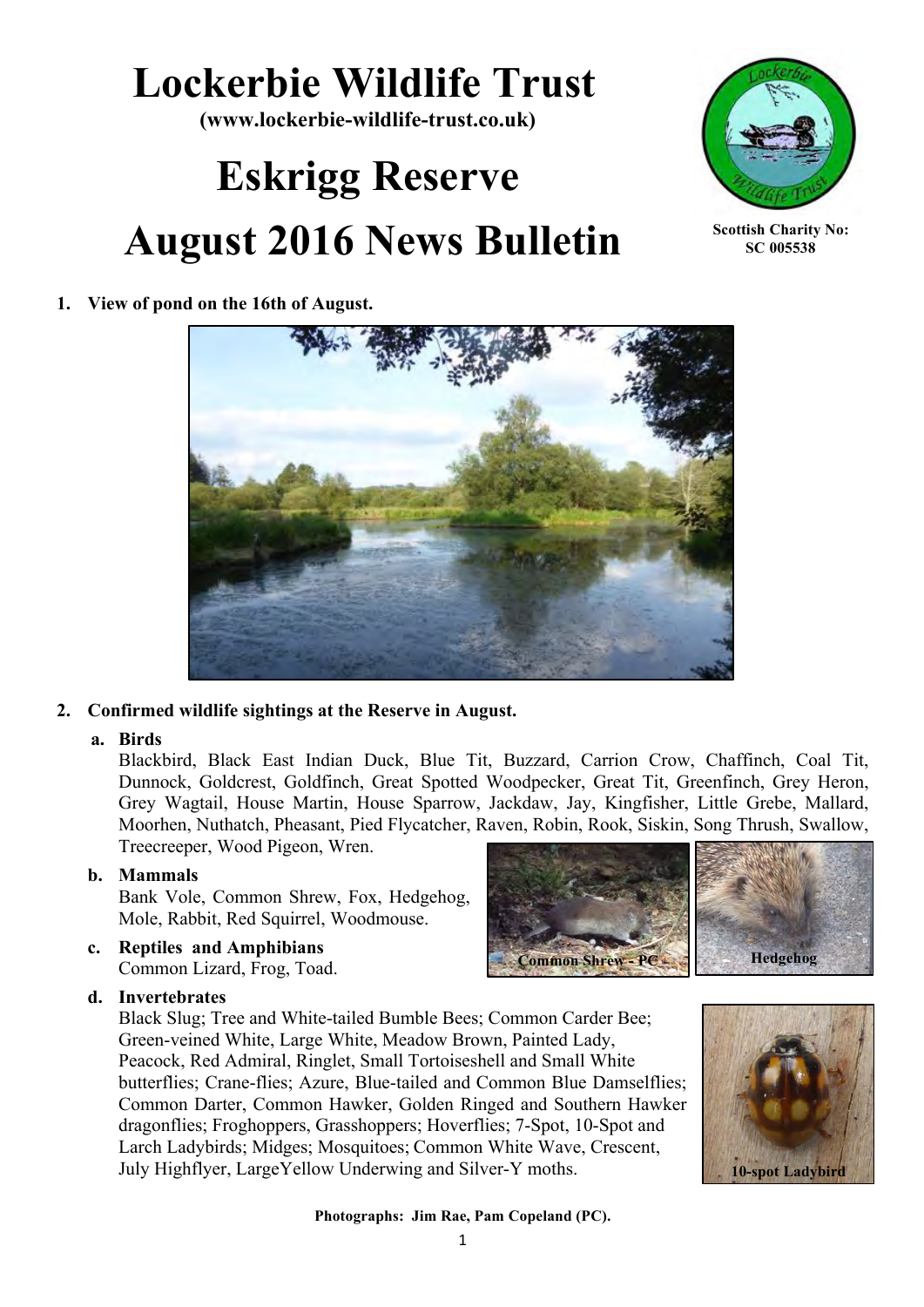#### **3. August Photo-gallery.**



Row 1: Creeping Cinquefoil, Red Admiral Butterfly, Monkeyflower. Row 2: Peacock Butterfly, Fruiting Honeysuckle, Painted Lady Butterfly. Row 3: Dyer's Mazegill, Small Torytoiseshell Butterfly, Turkeytail. Row 4: Young Common Lizard, Common Carder Bee on Devil's-bit Scabious, Young Frog in reed-grass. Row 5: Burgundydrop Bonnet, Spider (*Araneus diadematus*), Yellow Stag's Horn.

**Photographs: Jim Rae**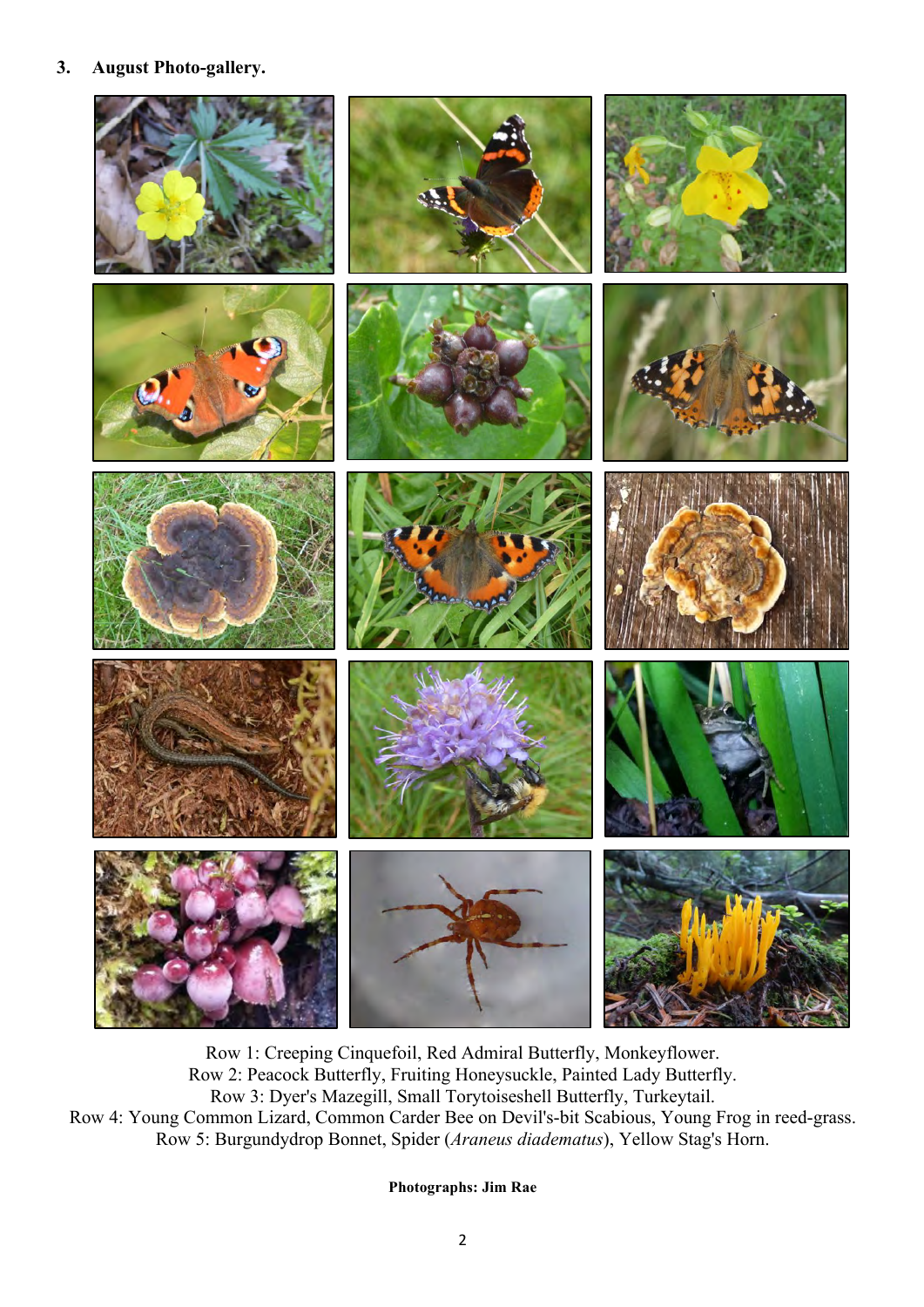#### **4. Planned Activities**

**Mon 15th Members of the Parents Inclusion Network** brought their youngsters down to the Reserve in the afternoon. The youngsters had a good time pond dipping and wildlife orienteering.

#### **Tue. 23rd August Moths with Jim Rae**

The rain came on at 4 am so there was perhaps less flying time than there could have been. There were large numbers of July Highflyers and small numbers of other species in the three traps.

Thanks to the members who assisted with the identification.

#### **Macro-moths**





Dark Marbled Carpet Dun-bar Gold Spot July Highflyer









Buff Footman Common Carpet Common Footman Common Marbled Carpet















Rosy Rustic Sallow Small Phoenix Small Wainscot

**Micro-moths** *Agriphyla selasella Epinotia ramella Eudonia truncicolella*

**Photographs: Jim Rae**

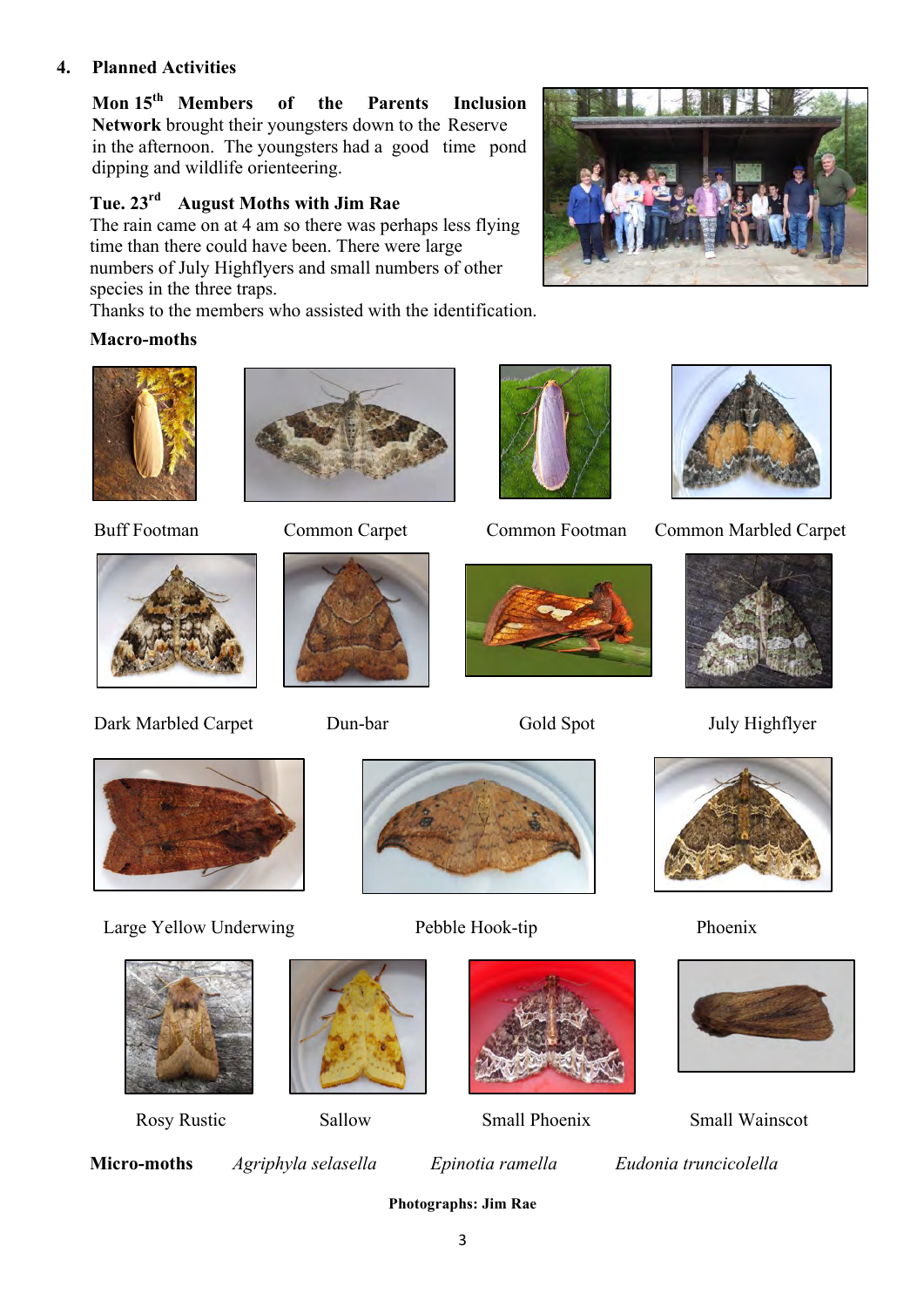### **Sun. 28th Fungal Foray with Duncan Ford**

Duncan guided fourteen people of all ages on a walk through the woods next to Eskrigg Reserve and pointed out examples of all the main groups of fungi and a number of others. Without baffling us with science, he explained how to recognize these groups. He talked about their edibility, harmful effects, and folklore. Everyone enjoyed a very informative afternoon. Thank you Duncan.

The following table lists all the fungi seen on the foray\* plus others seen before and after the walk.

| <b>Common Name</b>            | <b>Scientific Name</b>          | <b>Common Name</b>                | <b>Scientific Name</b>   |
|-------------------------------|---------------------------------|-----------------------------------|--------------------------|
| <b>Boletes and allies</b>     |                                 | Inocybe                           |                          |
| <b>Bitter Beech Bolete</b>    | <b>Boletus</b> calopus          | Woolly Fibrecap                   | Inocybe stellatospora    |
| Cep / Penny Bun               | <b>Boletus</b> edulis           |                                   |                          |
| Red Cracking Bolete           | Boletus chrysenteron            | <b>Chanterelles and relatives</b> |                          |
| Sepia Bolete                  | <b>Boletus</b> porosporus       | Ashen Chanterelle                 | Cantharellus cinereus*   |
| Scarletina Bolete             | <b>Boletus</b> luridiformis     | Chanterelle                       | Cantharellus cibarius*   |
| <b>Brown Birch Bolete</b>     | Leccinum scabrum                | <b>False Chanterelle</b>          | Hygrophoropsis           |
|                               |                                 |                                   | aurantiaca               |
| Greyshank Bolete              | Leccinum cyaneobasileucum*      |                                   |                          |
| <b>Bovine Bolete</b>          | Suillus bovinus*                | <b>Bracket Fungi</b>              |                          |
| Larch Bolete                  | Suillus grevillei               | <b>Beefsteak Fungus</b>           | Fistulina hepatica*      |
| Slippery Jack                 | Suillus luteus                  | <b>Birch Polypore</b>             | Piptoporus betulinus     |
| Velvet Bolete                 | Suillus variegatus*             | <b>Bitter Bracket</b>             | Postia stiptica          |
|                               |                                 | <b>Bleeding Porecrust</b>         | Physisporinus            |
|                               |                                 |                                   | sanguinolentus           |
| <b>Milkcaps</b>               |                                 | Conifer Mazegill                  | Gloeophyllum sepiarium   |
| Beech Milkcap                 | Lactarius blennius*             | Dyer's Mazegill                   | Phaeolus schweinitzii    |
| False Saffron Milkcap         | Lactarius deterrimus*           | Hairy Bracket                     | Trametes hirsuta         |
| Oakbug Milkcap                | Lactarius quietus*              | Turkeytail                        | Trametes versicolor      |
| Ugly Milkcap                  | Lactarius turpis                | <b>Willow Bracket</b>             | Phellinus igniarius      |
|                               |                                 |                                   |                          |
| <b>Brittlegills / Russula</b> |                                 | <b>Toughshanks</b>                |                          |
| <b>Blackening Brittlegill</b> | Russula nigricans*              | <b>Clustered Toughshank</b>       | Gymnopus confluens*      |
| Charcoal Burner               | Russula cyanoxantha             |                                   |                          |
| Crab Brittlegill              | Russula xerampelina             | <b>Tricholoma and allies</b>      |                          |
| Green Brittlegill             | Russula aeruginea*              | <b>Birch Knight</b>               | Tricholoma fulvum        |
| Humpback Brittlegill          | Russula caerulea                | <b>Blue Spot Knight</b>           | Tricholoma columbetta    |
| Nutty Brittlegill             | Russula integra*                | Plums and Custard                 | Tricholomopsis rutilans* |
| Ochre Brittlegill             | Russula ochroleuca*             | Horsehair Parachute               | Gymnopus androsaceus*    |
| Primrose Brittlegill          | $\overline{R}$ ussula sardonia* |                                   |                          |
| Sickener                      | Russula emetica*                | <b>Deceivers</b>                  |                          |
| <b>Beechwood Sickener</b>     | Russula nobilis*                | Amethyst Deceiver                 | Laccaria amethystina*    |
|                               |                                 |                                   |                          |
| Sickener                      | Russula emetica*                | <b>Bonnets</b>                    |                          |
| Yellow Swamp Brittlegill      | Russula claroflava              | <b>Burgandydrop Bonnet</b>        | Mycena haematopus*       |
|                               |                                 |                                   |                          |
| Amanita                       |                                 | <b>Others</b>                     |                          |
| No common name                | Amanita franchetii              | Crested Coral                     | Clavulina coralloides    |
| Blusher                       | Amanita rubescens*              | Yellow Stagshorn                  | Calocera viscosa         |
| Fly Agaric                    | Amanita muscaria*               | Small Stagshorn                   | Calocera cornea          |
| Orange Grisette               | Amanita crocea                  | Bay Polypore                      | Polyporus durus          |
| Tawny Grisette                | Amanita fulva*                  | Cellar Cup                        | Peziza cerea             |
|                               |                                 | Felt Saddle                       | Helvella macropus        |
| Cortinaria and relatives      |                                 | Common Puffball                   | Lycoperdon perlatum*     |
| Dappled Webcap                | Cortinarius bolaris*            | Common Earthball                  | Scleroderma citrinum     |
| Deadly Webcap                 | Cortinarius rubellus*           | Snaketongue Truffleclub           | Elaphocordyceps          |
|                               |                                 |                                   | ophioglossoides*         |
| Silky Webcap                  | Cortinarius evernius*           | Drumstick Truffleclub             | Cordyceps capitata*      |
| Poisonpie                     | Hebeloma crustuliniforme*       | Plain Earthtongue                 | Geoglossum umbratile*    |
|                               |                                 | Jellybaby                         | Leotia lubrica*          |
|                               |                                 | Wood Hedgehog                     | Hydnum repandum*         |
|                               |                                 | Wood Cauliflower                  | Sparassis crispa*        |

#### **All species are named in accordance with the British Mycological Society**